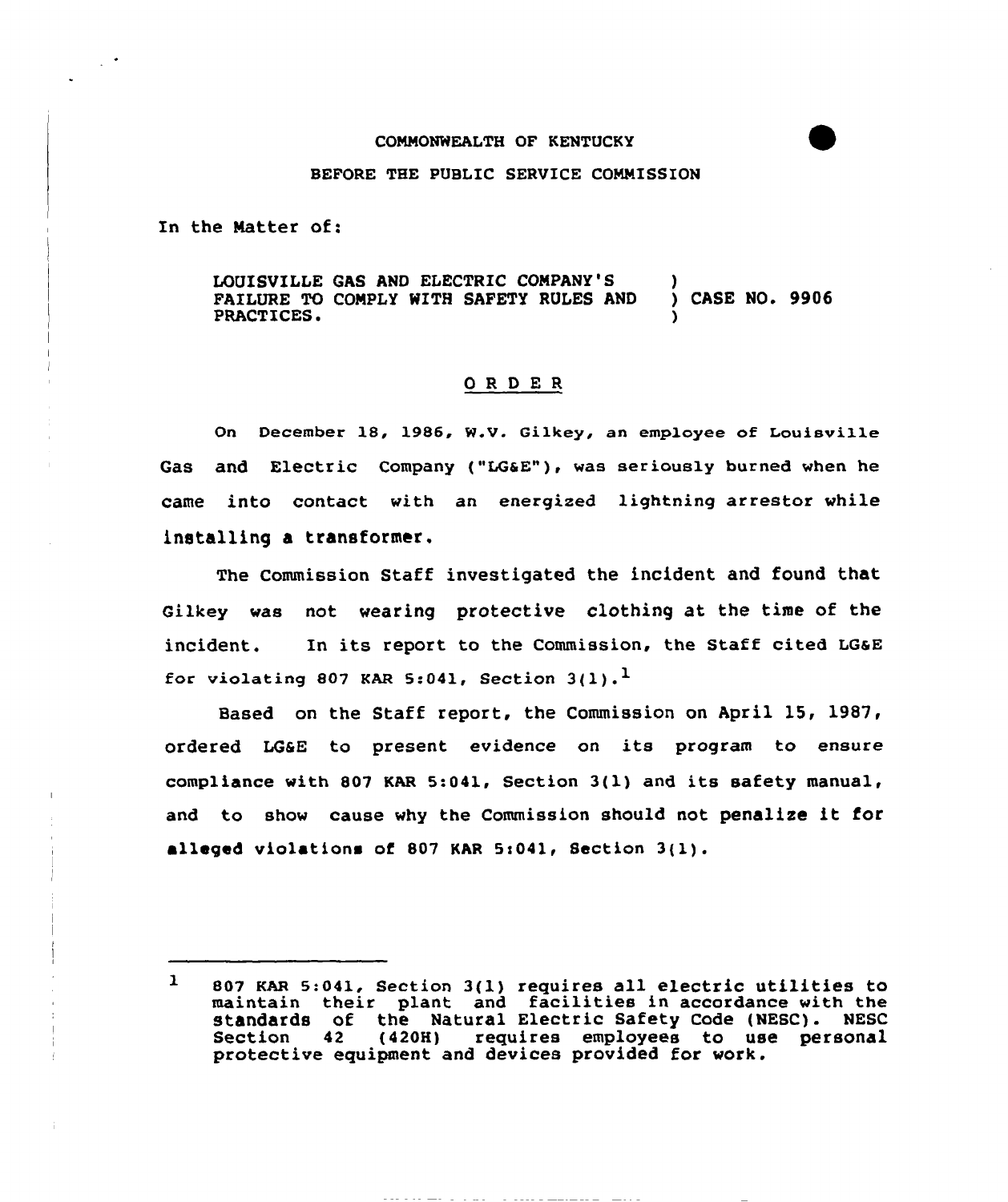Upon the motion of LGSE, the Commission postponed the scheduled hearing to allow the Staff and LG&E to discuss the issues in this case. On March <sup>28</sup> and October 1, 1987, informal conferences between the Staff and LG6E representatives were held. These conferences and subsequent discussions between counsel for Staff and LGaE produced a proposed agreement entitled Stipulation and Proposed Settlement ("Settlement" ).

 $\mathbb{R}^3$ 

This Settlement has been presented to the Commission for its consideration as the resolution of this case.

Under the terms of the Settlement, LGaE stipulates that Gilkey violated Commission regulations, that he was an employee of LG6E and was acting in the scope of his employment when the violation occurred, and that, based upon the principle of imputed liability contained in KRS  $278.990<sup>2</sup>$  LG&E violated Commission regulations. In lieu of an assessment of <sup>a</sup> penalty against it, LGaE agrees to amend its safety rules to require its employees to wear protective equipment if working within five feet of energized equipment.

The Commission has reviewed the Settlement and believes that its adoption is in the public interest. We note that revised safety rules will double LG&E's existing minimum clearance standards and should reduce accidents.

 $\overline{2}$ KRS 278.990(l) states: ". . . Each act, omission or failure by an officer, agent or other person acting for or employed by a utility and acting within the scope of his employment shall be deemed to be the act, omission or failure of the utility."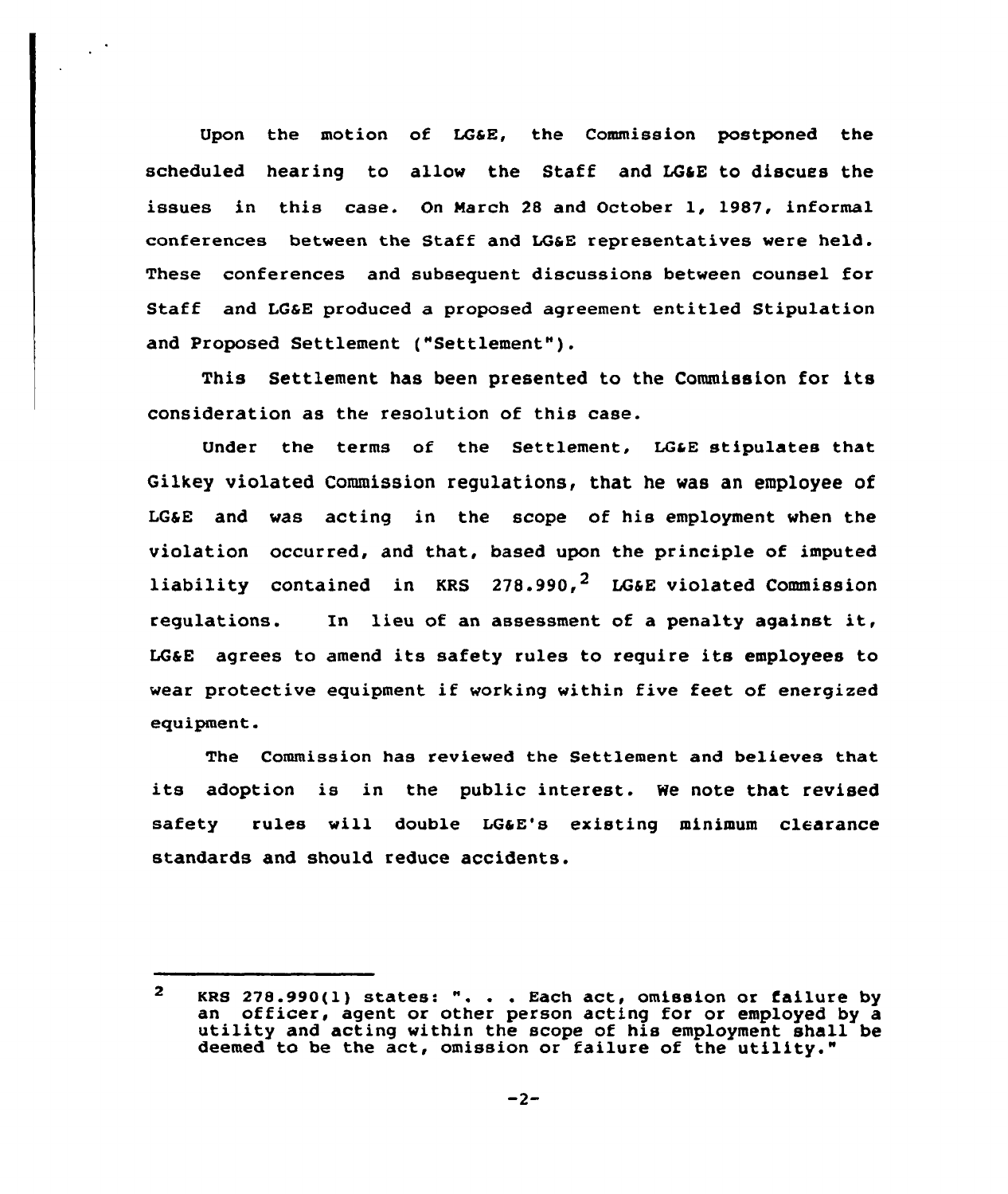After reviewing the record and being advised, the Commission is of the opinion and finds that:

1. W.V. Gilkey failed to comply with the standards of accepted good engineering practice as contained in 807 KAR 5:041, Section 3(1) while installing a transformer on December 18, 1986. Specifically, Mr. Gilkey failed to wear protective equipment while working close to energized equipment.

2. At the time of the incident, Mr. Gilkey was an employee of LGaE and was acting within the scope of his employment.

3. Pursuant to the provisions of KRS 278.990(l), Mr. Gilkey's failure is deemed to be a failure of LG&E. Based upon this principle of imputed liability, LG&E violated 807 KAR 5:041, Section 3(l) .

4. The Stipulation and Proposed Settlement, a copy of which is attached hereto as Appendix A, should be approved and adopted.

IT IS THEREFORE ORDERED that the Stipulation and Proposed Settlement be, and it hereby is, approved and adopted.

Done at Frankfort, Kentucky, this 19th day of February, 1988.

## PUBLIC SERVICE COMMISSION

Chairman b. Hemany

Vice Chairma

**ATTEST:** 

## Executive Director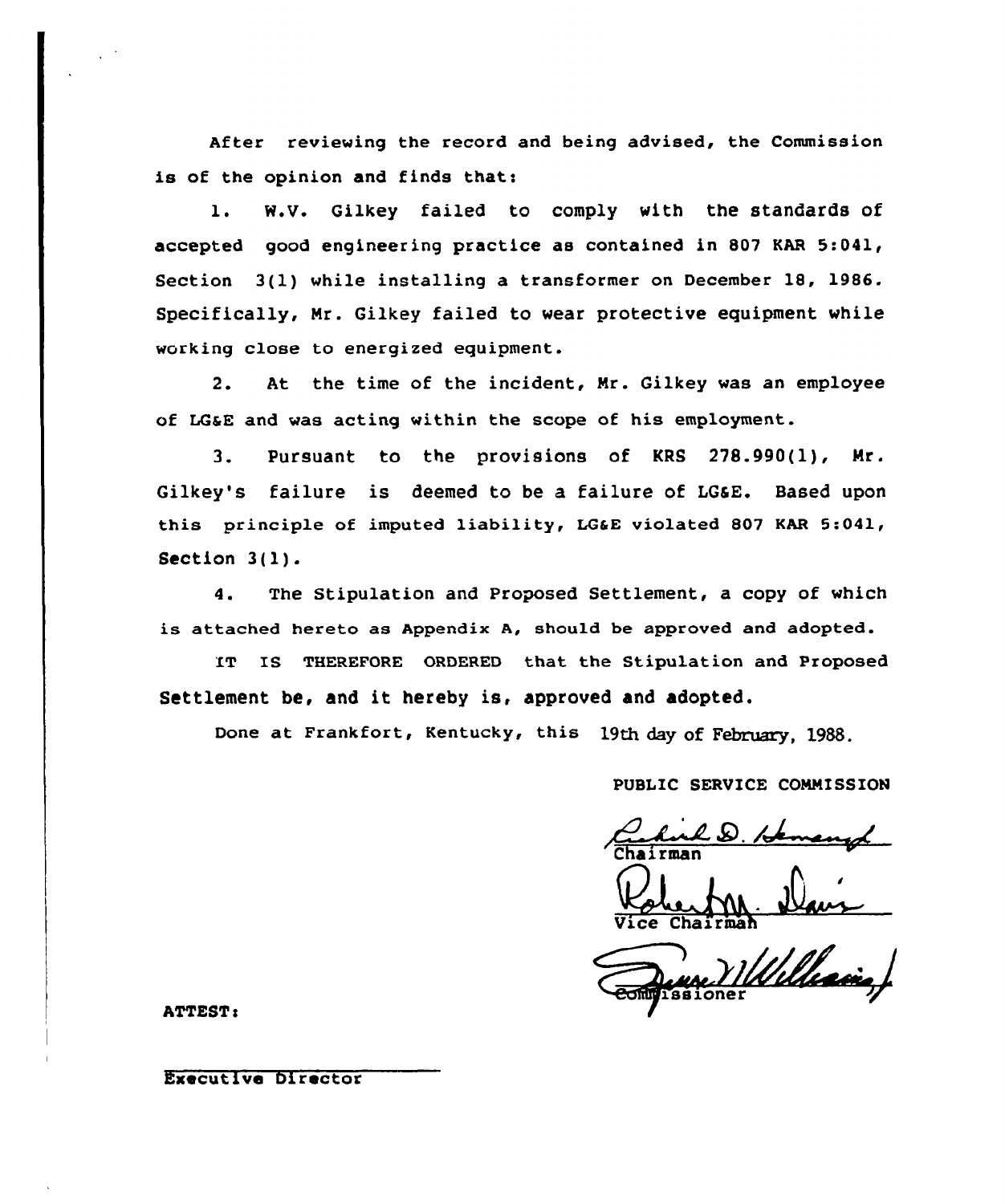# $F1LED$

**JAN 29 1938** 

## COMMONWEALTH OF KENTUCKY

BEFORE THE PUBLIC SERVICE COMMISSION

PUBLIC SERVICE **COMMISSION** 

APPENDIX A

 $\overline{\phantom{a}}$ 

In the Matter of:

LOUISVILLE GAS ANb ELECTRIC COMPANY'S FAILURE TO COMPLY WITH SAFETY RULES AND PRACTICES. ) ) CASE NO. 9906 )

### STIPULATION AND PROPOSED SETTLEMENT

<sup>A</sup> Show Cause Order was issued in the above-captioned matter to investigate an alleged violation by Louisville Gas and Electric Company ("LG6E") of 807 KAR 5:041, Section  $3(1)$  in a specific incident involving W. B. Gilkey, an employee of LG&E.

Upon extensive negotiations between LQ&E and the Public Service Commission Staff ("PSC Staff" ), the following Stipulation and Proposed Settlement ("Proposed Settlement") is entered into and offered for consideration as a basis for resolution and settlement of Case No. 9906. It is understood that this Stipulation and proposed settlement is not binding upon the Commission.

For the purposes of this Stipulation and Proposed Settlement only, LG&E and PSC Staff hereby stipulate that:

l. M. 8. Gilkey failed to comply with the standards of accepted good engineering practice as contained in 807 KAR 5:041, Section 3(l) while installing a transformer on December 18, 1986. Specifically, Nr. Qilkey failed to wear protective equipment while working close to energized equipment.

2. At the time of the incident, Mr. Qilkey was an employee of LCaE and was acting in the scope of his employment.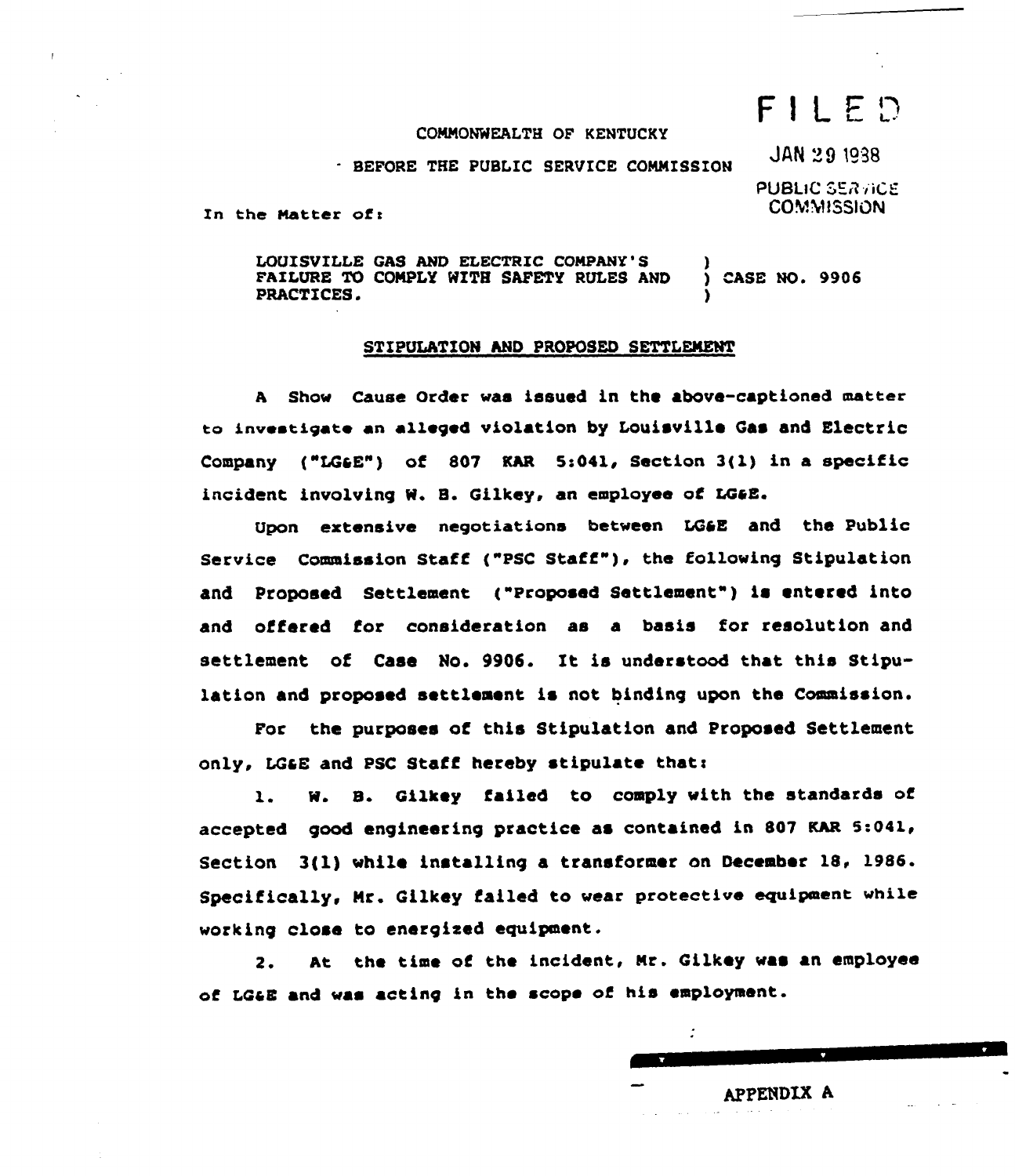3. Pursuant to the provisions of KRS 278.990(l), Nr. Gilkey's failure is deemed to be a failure of LG&E. Based upon this principle of imputed liability, LG&E violated 807 KAR 5:041, Section 3(l).

The PSC Staff and LG&E agree that revision of LG&E's existing safety rule on clearances better serves the public interest than the assessment of a penalty against LGaE. The proposed revision of this rule will reduce the likelihood of utility related injuries. The PSC Staff acknowledges that LG&E's existing rule complies with PSC regulations and National Electric Safety Code (1981 ed.) standards.

Section E5.7 to the Louisville Gas and Electric Company Safety Manual (2d edition) ("Safety Manual") states:

 $Emplovees$  shall not approach, or take any conductive ob)ect without approved insulation, closer to unguarded exposed energized parts than shown in the following table unless the employees are insulated from the energized parts, or the energized parts are insulate from the employees. Approved rubber gloves and sleeves shall be considered to be adequate insulation of the employees from the energized part.

| Nominal Line-to-Line |    |                 | Minimum Clearance    |
|----------------------|----|-----------------|----------------------|
|                      |    | 34.5 KV & below | $2$ feet $-6$ inches |
| 69.                  | KV |                 | $3$ feet $-0$ inches |
| 138                  | KV |                 | $3$ feet $-6$ inches |
| 345                  | KV |                 | $7$ feet $-0$ inches |

For purposes of this Proposed Settlement, the foregoing standards shall be referred to as the "original minimum clearance distances."

LG&E agrees to amend Section  $E5.7$  as follows:

Employees shall not approach or take any conductive object without approved insulation, closer to unguarde exposed energized parts than shown in the following table unlese the employees are insulated from the energized parts, or the energized parts are insulated

 $-2-$